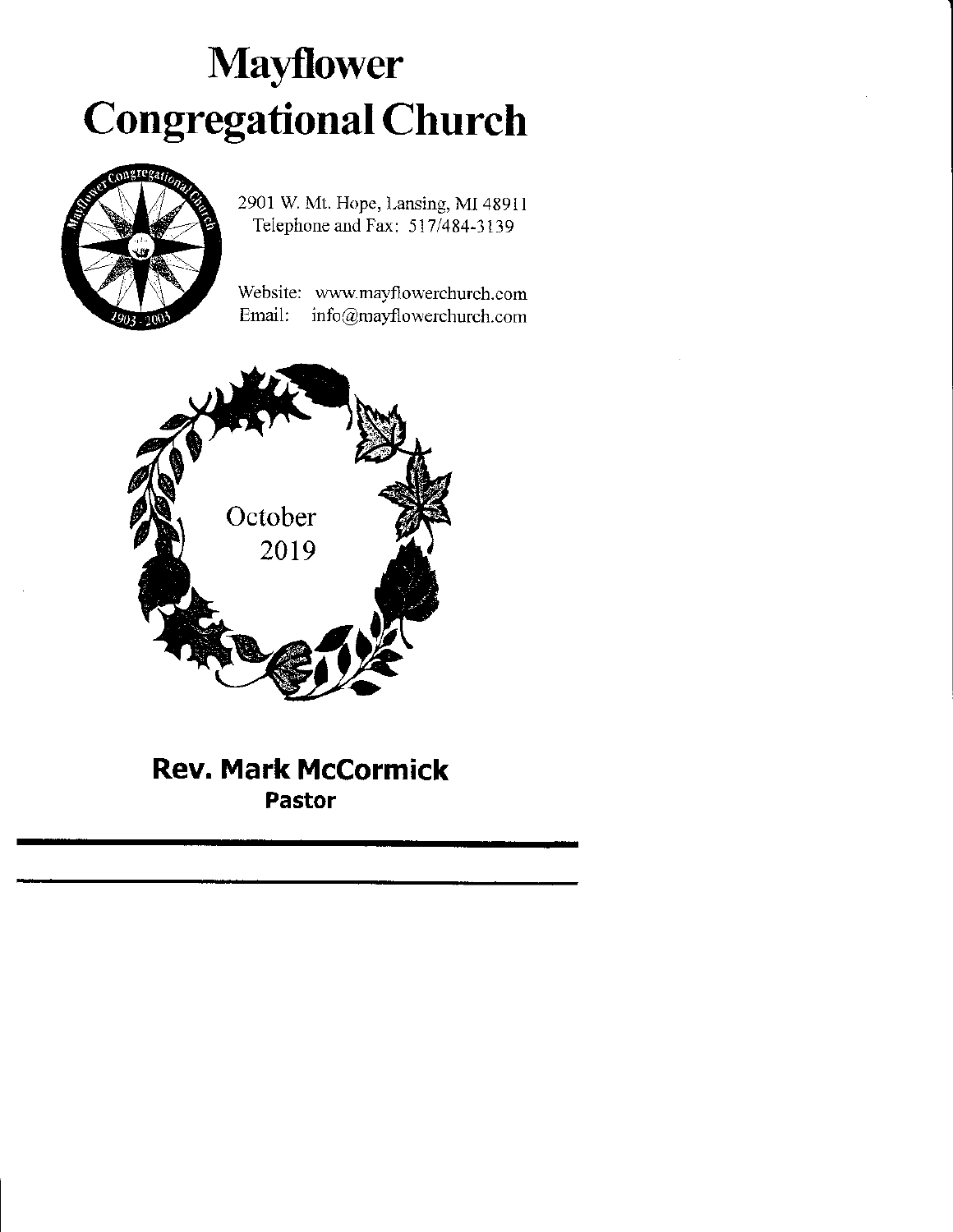

Notes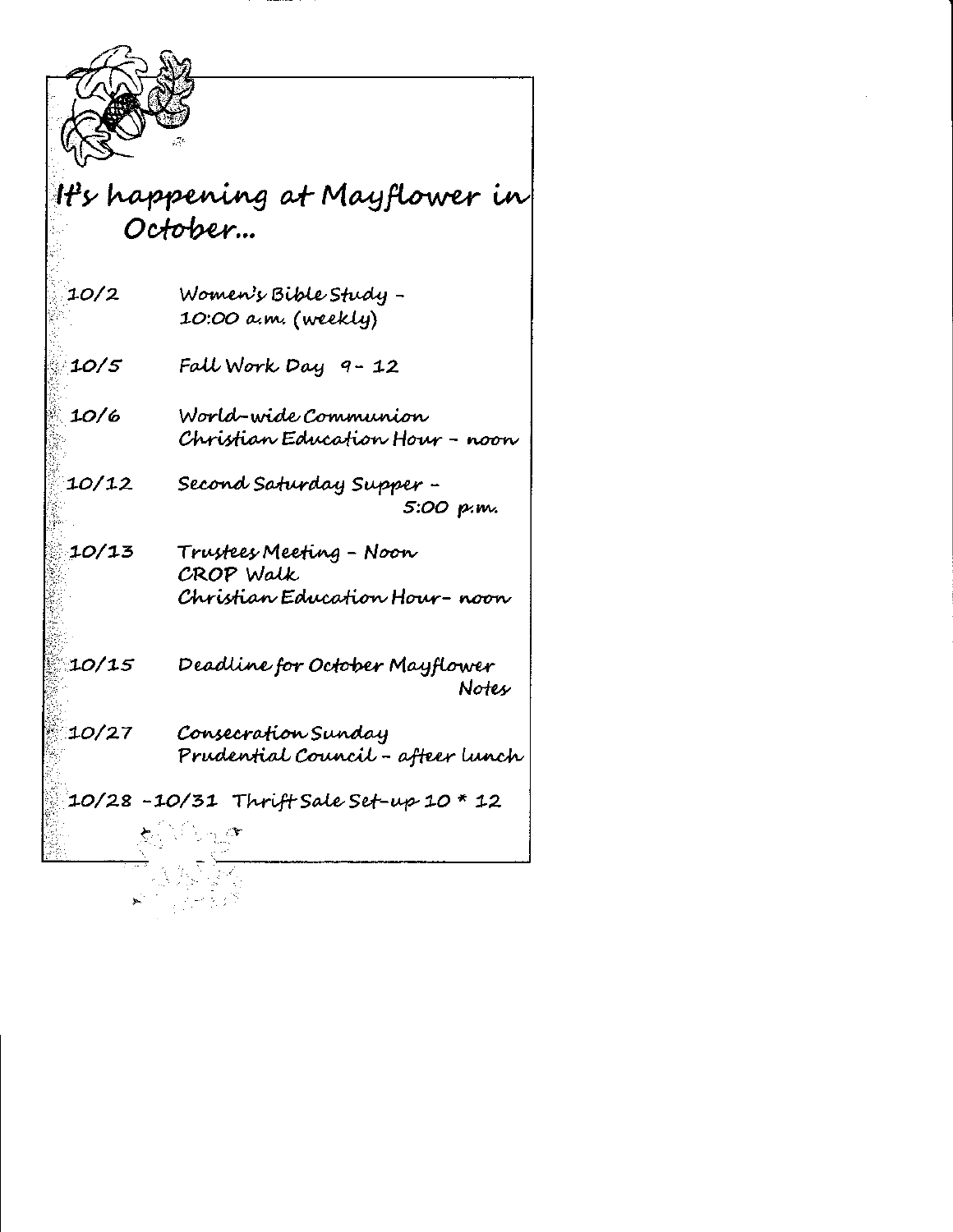### Pastor Mark's Musings

Greetings Mayflower family!

My father always reminded me and our family of how light changes according to the seasons. I remember him telling us that the amount of light we lose begins to accelerate in the late summer and Fall. The bad news? October, this month, is the month when we lose the most light of any month of the year. How much will we lose? A grand total of 1 hour and 23 minutes! That amounts to almost 3 minutes per day. Wow! That sounds a little depressing, especially when we think of the cold winter months ahead. Psychologists have documented the negative effects of light deprivation. In the far north, this phenomena is much worse where the most northerly community in all of the US goes almost 3 months when the sun does not rise above the horizon! Oh my! In many communities in Alaska light therapy is a thriving business! The problem, lack of daylight, is recognized by the possibility of a gloomy outlook on life which can lead to detrimental, even deadly effects.

Consider a common, but important remedy. Our schedule at Mayflower, as it does for many churches, increases in the Fall. The Chancel Choir is singing every Sunday. You will soon begin to hear The Mayflower Ringers, our handbell choir that has gained two new members this year. We are already looking forward to Advent and Christmas, with much anticipation for a most exciting time of the year for all, especially for Christians. And we are adding Christian Education opportunities following our worship services, and a new Men's Fellowship is forming. All these, and other regular activities of the church are for our inspiration and stimulation, as well as for Light therapy, which we all need, especially at this time of year. In the opening chapter of the gospel of John we read these words, "In Him was life, and the life was the light of all people. The light shines in the darkness, and the darkness did not overcome it."

Pastor Mark

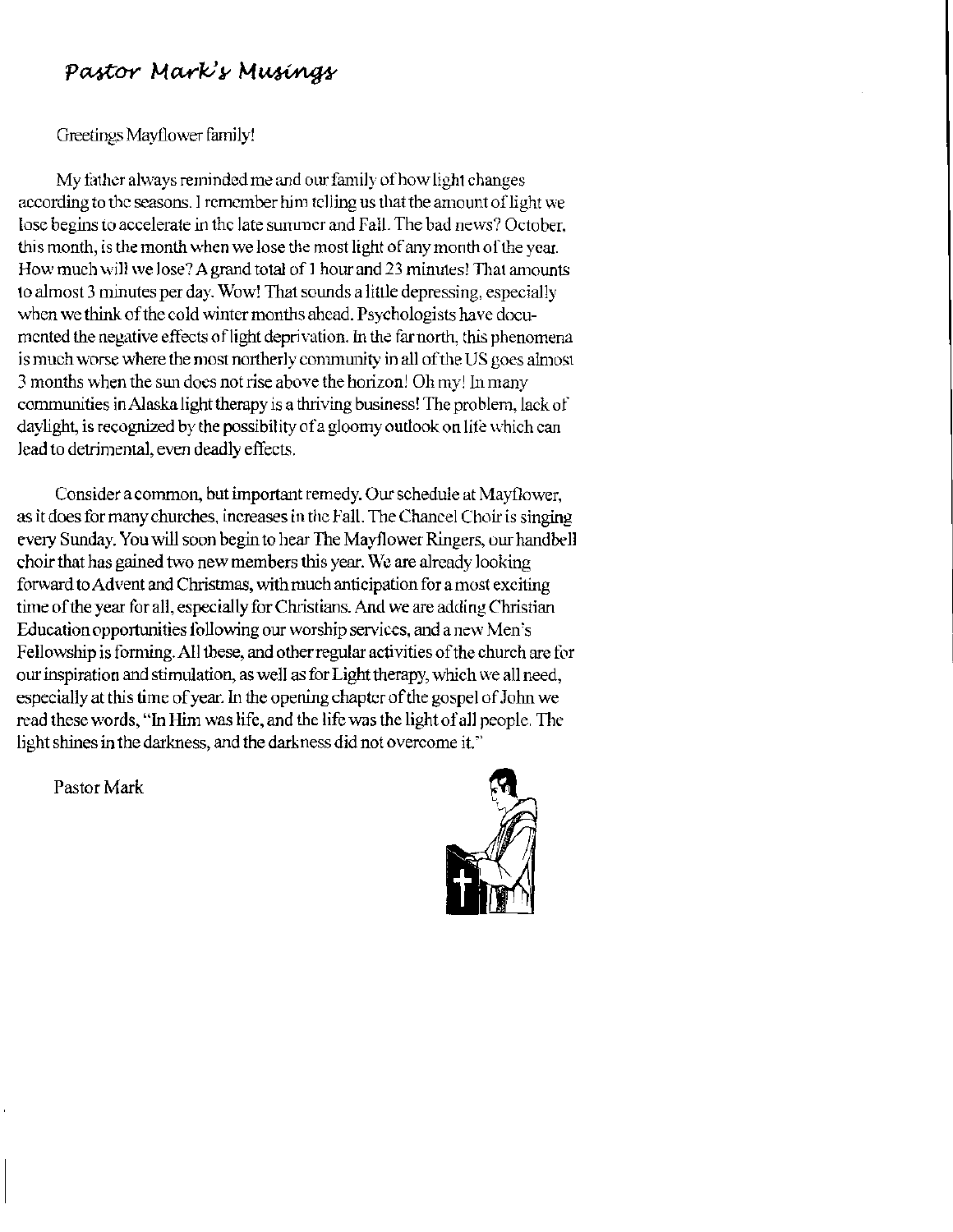#### **Mayflower**

#### **Congregational Chur**

#### From the Lay Leader

So, today I spent most of the morning at Sparrow Urgent Care with my girlfriend from Florida. Tums out she pulled/stained a muscle in her leg. But, she's the friend who had critical injuries in an accident 3 years ago, so we were concemed about her. In the meantime, I was finally inspired to write my newsletter piece. So, here it is:

I spent the past weekend visiting my home town, Midland, MI. The occasion for this visit was my 55th high school reunion. I know - I must have been 5 years old when I graduated!!! My class had 600 who graduated, so there are many from my class that I didn't know. It was a challenge to find the ones I did know. There were 6 or 7 people that I recognized immediately - some I knew the name, others I just recognized the face. We spent a lot of time at first, going around the room looking at nametags when the face wasn't familiar. My friend's husband finally just put on a nametag that said "spouse"!

Once we found friends we remember being ftiends with (!!)), we asked the usual "Where are you located now?" or "How many grandchildren do you have?", and then promptly forgot their answersl But, it was good to share memories of some of the highlights of our high school years.

I went to this reunion because 5 of my best high school friends were going to be there from all over the USA. At the reunion 5 years ago, 2 of these friends could not be there because their husbands were both awaiting organ transplants one needed a lung, the other a heart. It was an absolute blessirg and miracle that they were both in attendance at this reunion, and doing well with their new body parts. Many of you answered the call for prayers back when they were on our prayer list here at Mayflower. They believe the power of prayer has brought them to where they are today. Praise the Lord for his healing powers!

Another reason for my visit to Midland, was to attend a memorial service for the mother of one of my best friends. She was "another mother" to me and I spent many hours in her home. The service was held at the church where I grew up and learned to love Jesus. I went through a gamut of emotions that afternoon, as we shared memories of her mom and I remembered so much more. God is good!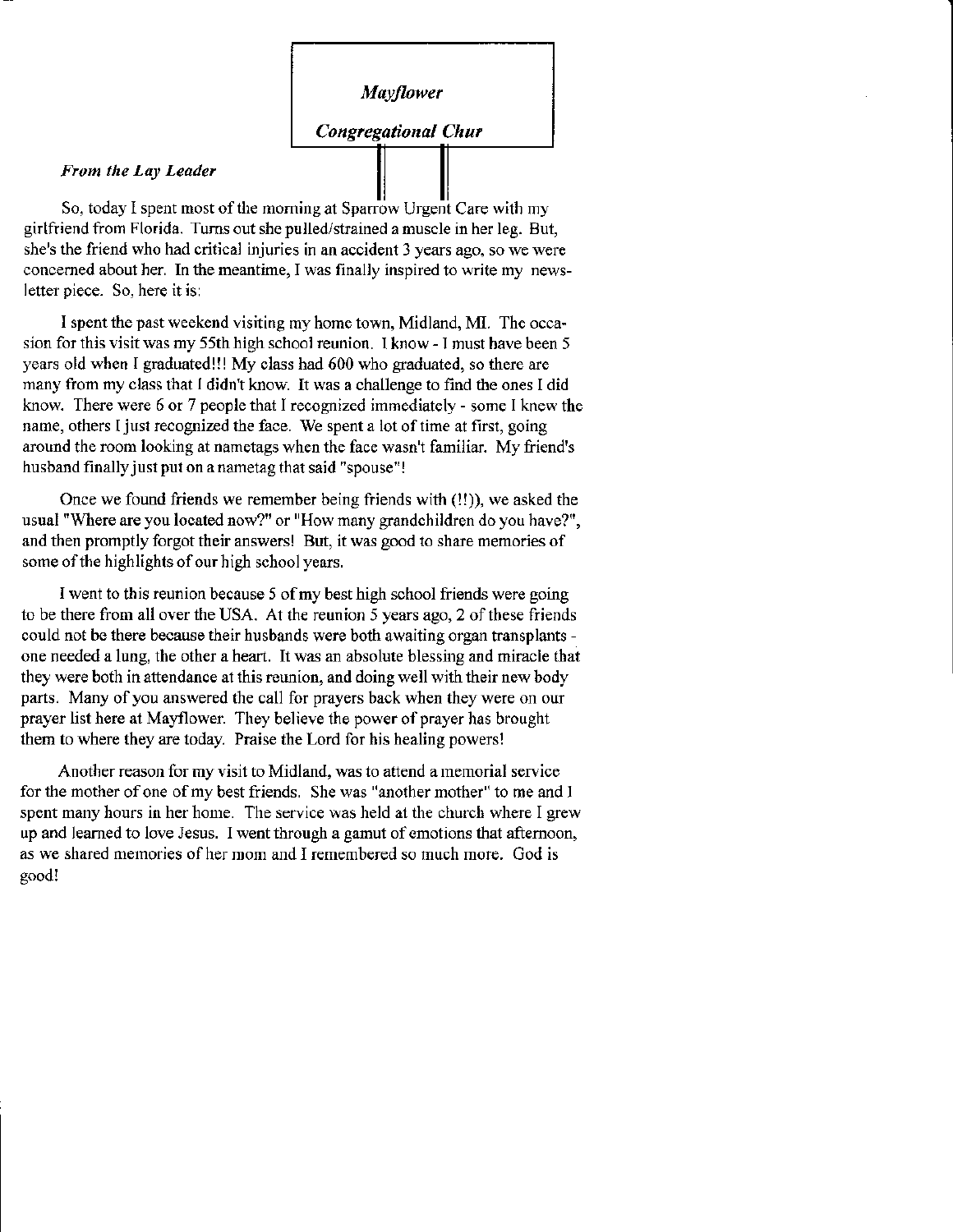

It's Saralu's 100<sup>th</sup> Birthday Celebration!

Please join us on Saturday, October 26<sup>th</sup> in Fellowship Hall here at Mayflower for a birthday open house from 10:00 a.m. - noon to celebrate Saralu's  $100<sup>th</sup>$  birthday right on her birthday! The morning promises to be full of fun and a few surprises. Please, no gifts. Your presence will be her present.



Happy Birtkday t**e Yeu**...



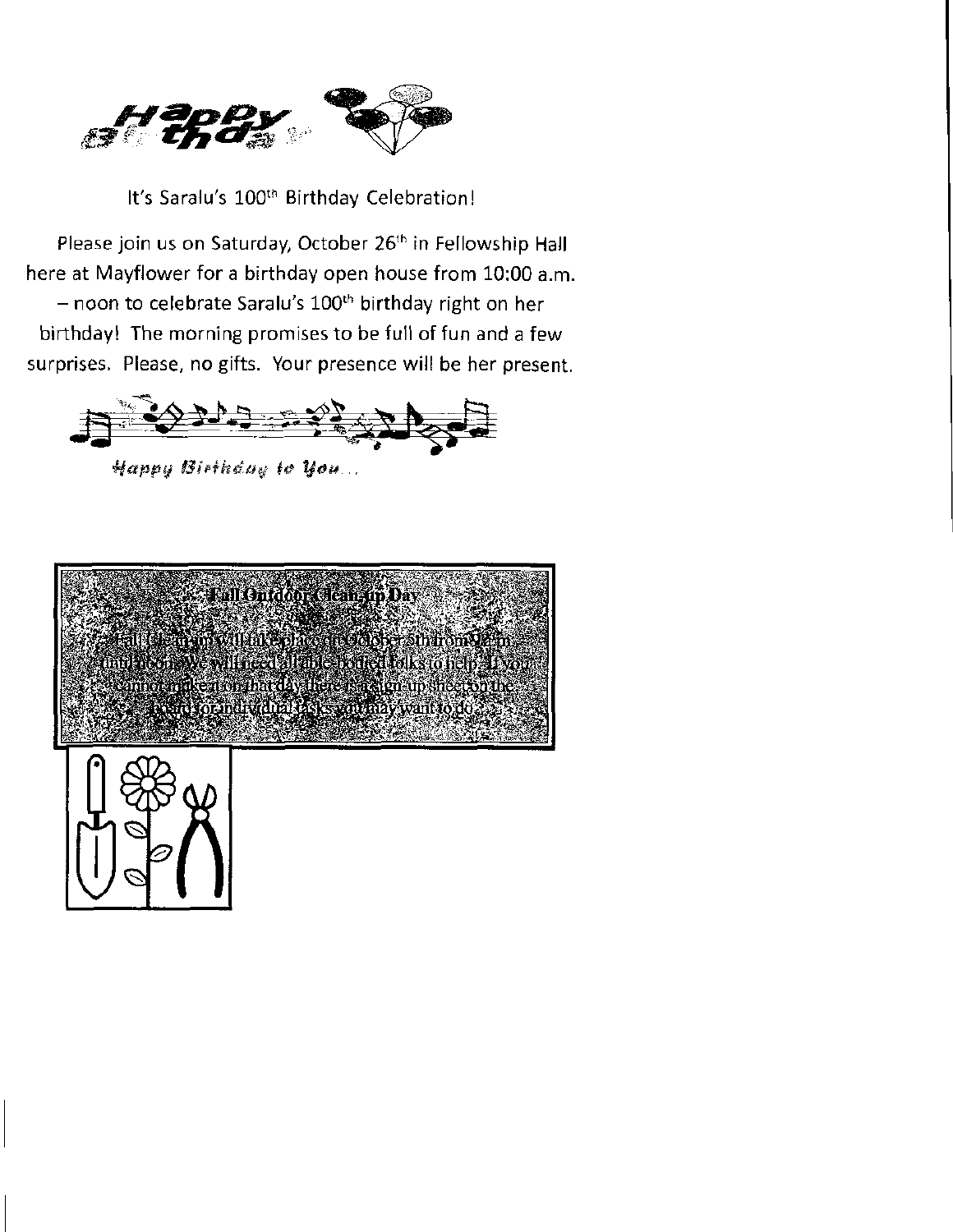#### NlusicNotes from Barb Fuller

On this October  $26<sup>th</sup>$ , my mom will turn 100 years old. She continues to claim she can't take credit for it because she can hardly believe it herself. A person could chalk up reaching that age to what my dad used to call "good clean living." and I think in part it does have to do with practicing a healthy lifestyle, but I believe there are several other ways my mom has lived that may have contributed to her longevity.

First of all. I have observed that my mom was at her best when she served others, whether it was giving my grandmas permanents, delivering Meals on Wheels, serving as PTA president, volunteering at Sparrow Hospital, looking after her children and husband, or befriending folks who were in need. That list could go on and on.

Second of all, my mom has lived a life of gratitude, especially as she has gotten older. As a youngster growing up during the depression she and her siblings had to use cardboard inserts to plug up the holes in the soles of their shoes, but because of it, she and my dad were examples of how to live by the motto, "It's not how much you earn but how much you spend." As my parents aged, they lived comfortably which is a condition my mother still marvels at and continues to be grateful for. She also delights at what a wonderful family she thinks she has and is always thankful for their visits.

Finally, I believe that my mom's deep love of music, and especially sacred music, has helped with her longevity. She grew up in a hymn-singing family and as a young adult took voice lessons from my father's mother. She saag in church choirs most of her adult life, and enjoyed singing for Musical Matinees here at Mayflower. She took her job as a homemaker seriously, but I remember the occasional break she would take from those responsibilities to sit at the piano and sing as she accompanied herself. She took my sisters, brother, and me to church every week, and she and my father insisted we participate in the youth choirs at Plymouth Congregational Church. My parents' love of music was passed down to us, and I know that without that influence I would have never been the church musician I am today.

Thank you, Mom, for providing me with an example of a woman who has been compassionate, grateful, and has lived with music in her soul. Because of you I am who I am. Here's to another hundred years!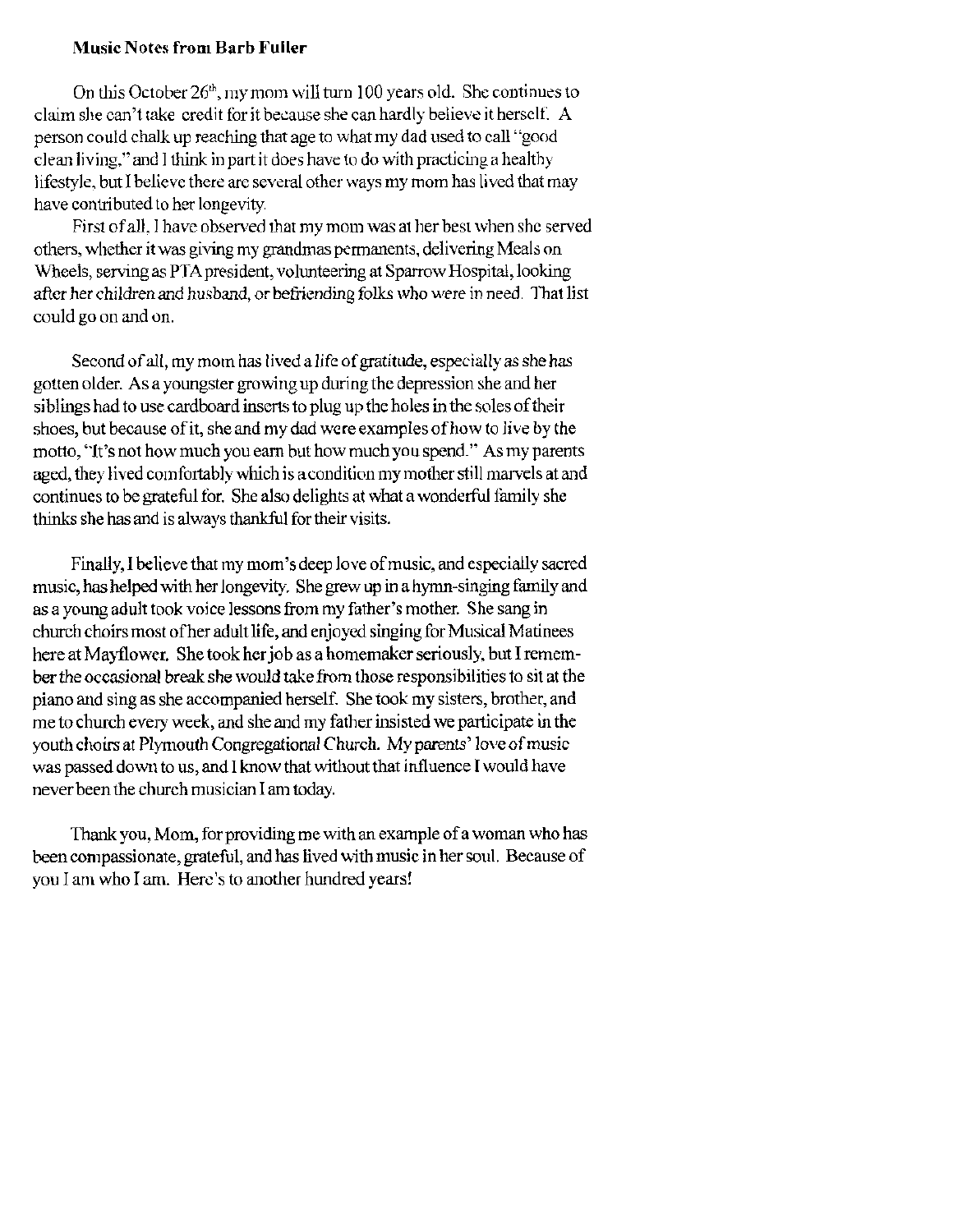#### Thrift Sale



Our thrift sale to benefit the church treasury is coming on Nov.  $1(9 to 6)$  and Nov.  $2(9 to 3, with bag time all day)$ . Please check around your house to find good, saleable items that you don't need or want. Please have items clean and in working order or they don't sell well. Sometimes we have to throw things away-which we hate to do! If it's truly trash, just toss it out yourself. Kitchen items, jewelry, linens, books, clothes, and children's items are good sellers. Remember, too, to invite friends, family, co-workers, etc., to donate items. We'd love to have theml Finally, be sure to come to shop yourself. You may find some treasures!

Please hold your stuffand bring it after the Consecration Lunch on Oct, 27. We will also need a lot of help (both men and women!) to set up, run the sale. and clean up after the sale. so please mark your calendars now for that week. Set up will be 10-Noon (or so) on Monday-Thursday (Oct. 28-31). Clean-up will be Monday, Nov. 4, from 10 a.m. to whenever we are done (Noon-ish). See Lorraine or Sue to volunteer to help.

Regular-size paper grocery bags are always needed for the bag sale time. We can also use reusable fabric grocery bags to help people collect their purchases easily. Bring them in at any time. Thanks!

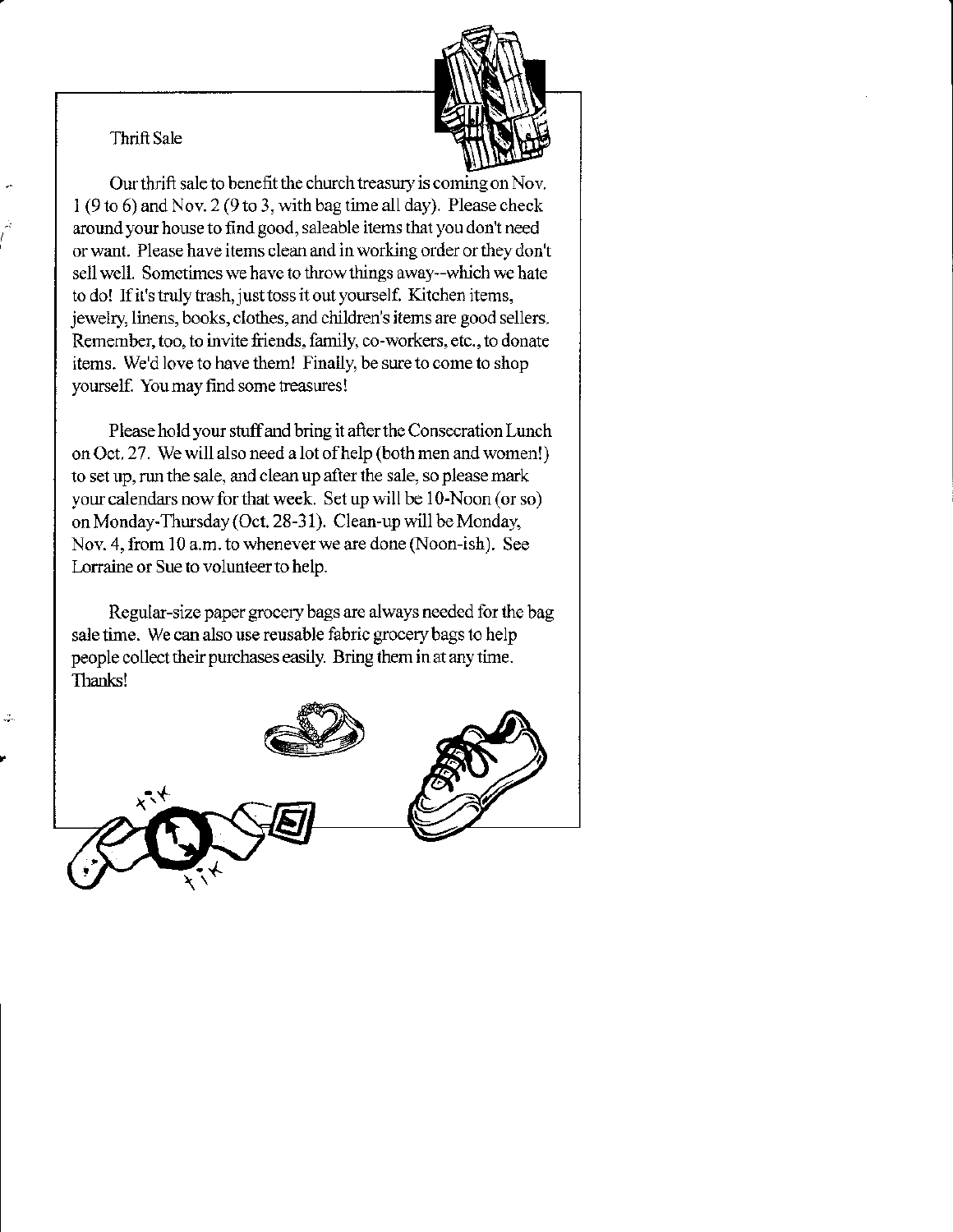

#### **Mayflower Financial News**

Our September Second Saturday Supper was well attended, which resulted in proceeds of \$792. We hope for a near sell-out in October. Plan now to come, eat, and work at the suppers all year!

The information below reflects a good summer we have had financially. As always, the church greatly appreciates your support.

The following is a summary of our finances as of August 31:

| Income:                      | 7,569.92     |  |  |
|------------------------------|--------------|--|--|
| Expenses:                    | 6,583.92     |  |  |
|                              | \$<br>986.00 |  |  |
| <b>YTD</b> for Eight Months: |              |  |  |
| Income:                      | \$ 66,434.37 |  |  |
| Expenses:                    | 58,754.55    |  |  |
|                              | \$7,679.82   |  |  |
| Fund Balances:               |              |  |  |
| Checking:                    | \$9,398.27   |  |  |
| Savings:                     | 54,551.34    |  |  |
| <b>Heat Fund Savings:</b>    | 20,851.47    |  |  |
| Savings CD:                  | 22,468.57    |  |  |
|                              | \$107,269.65 |  |  |

A very detailed financial report is available in the brochure rack near the church office. See me if you have any questions.

-Linda Wheeler, Treasurer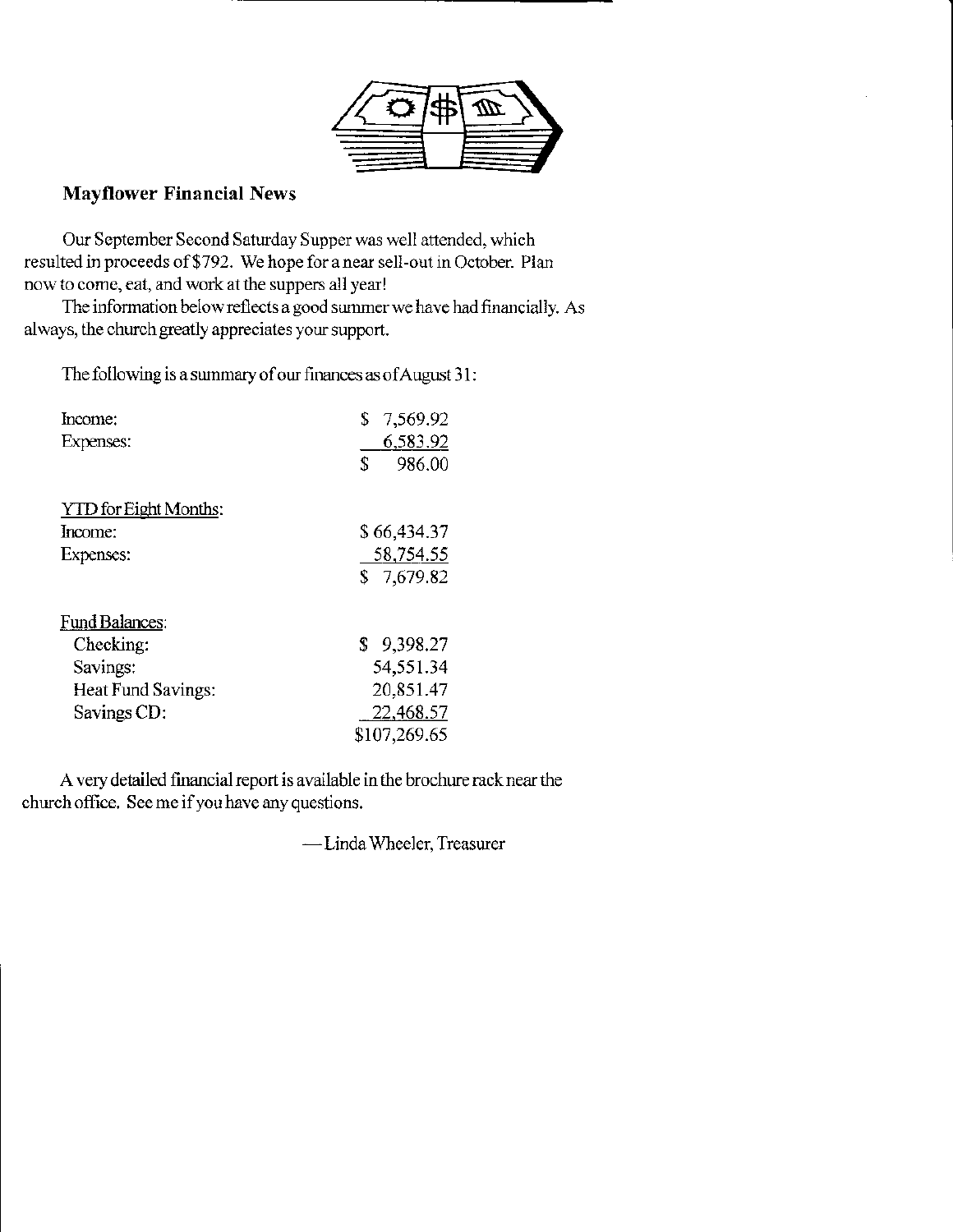

# BIRTHDAYS

- 10/2 Lockie Champlin
- 10/3 Justin Stephens
- 10/14 Marsha Hacker
- 10/19 Laura Anderson Keeney (97)
- 10/23 Lynda Riley
- 10/24 Dorothy King (90)
- 10/25 Nancy Well<mark>s</mark>
- 10/26 Saralu Chamberlain (100!)
- 10/28 Tom Hacke<mark>r</mark>



# ANNTVERSARIES

- 10/1 Mork ond DeeAnn McCormick (8 yeors)
- 10/4 Ton ond Borb Rich (39 yeors)
- 10/23 Kin ond Lorroine Finison (25 yeors)

### HEAD USHER -

Candy Bywater

## OUTREACH.

Crop Walk/ Hurricane Relief